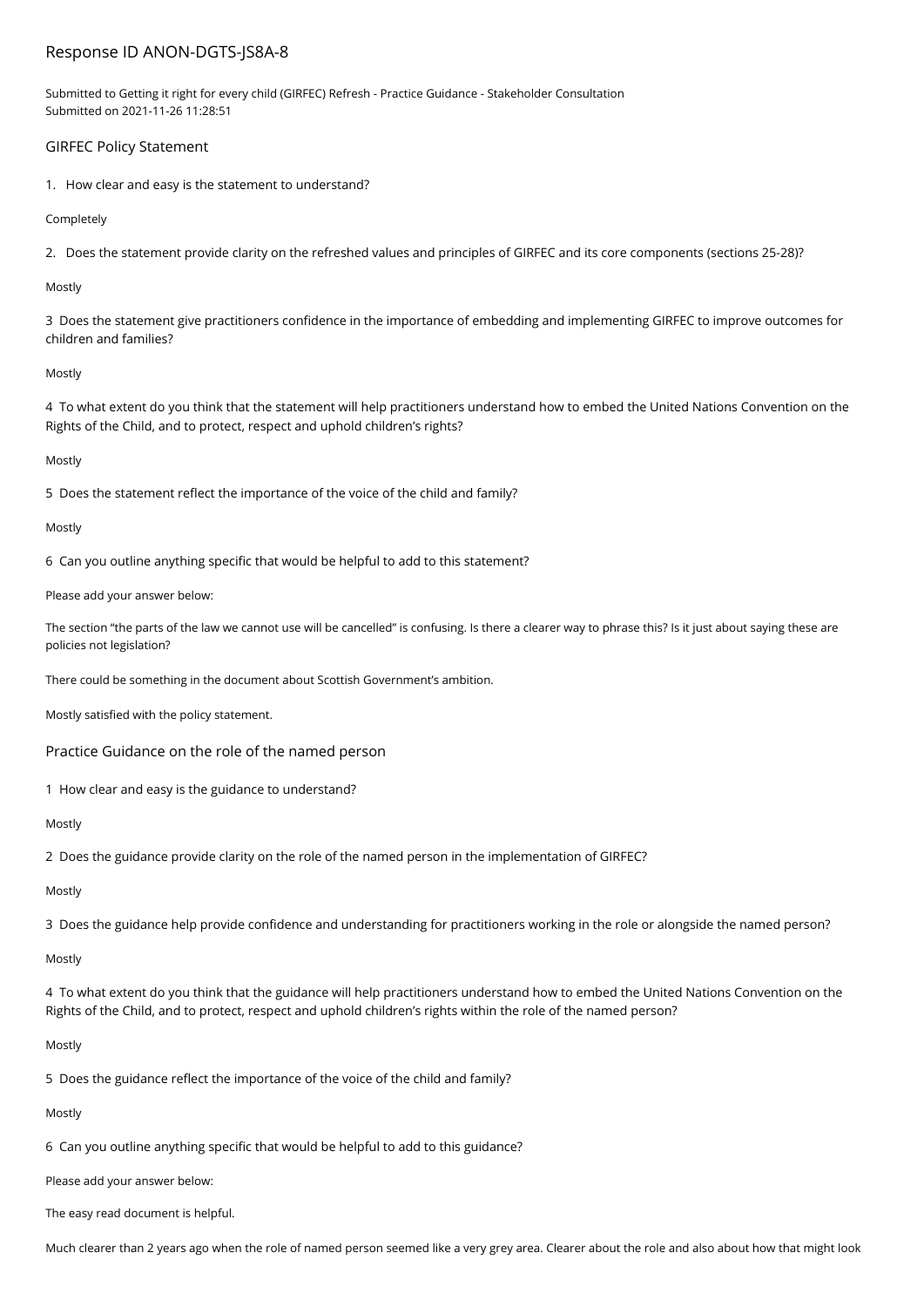different in different local authorities.

7 Are there any areas where the further development of resources or guidance would be helpful in supporting the role of the named person?

Please add your answer below:

Debate around how to continue to embed GIRFEC without the legislation on named person. Youth workers mentioning that the role of the sector pre-dates any legislation and so culturally there should be no differences in application. However, some raised how named person will be applied consistently across local authorities as public messaging. Supportive messaging from Scottish Government might assist where people might perceive a non legislative response as diminishing responsibilities.

Practice Guidance the role of the lead professional

1 How clear and easy is the guidance to understand?

## Somewhat

2 Does the guidance provide clarity for the role of the lead professional in implementing GIRFEC?

Mostly

3 Does the guidance help provide confidence and understanding for practitioners working in the role or alongside the lead professional?

# Somewhat

4 To what extent do you think that the guidance will help practitioners understand how to embed the United Nations Convention on the Rights of the Child, and to protect, respect and uphold children's rights within the role of the lead professional?

# Mostly

5 Does the guidance reflect the importance of the voice of the child and family?

## Mostly

6 Can you outline anything specific that would be helpful to add to this guidance?

### Answer:

Less clear document than role of named person.

The age bands are confusing. Clarity on when age 25 is relevant. Why 25?

7 Are there any areas where the further development of resources or guidance would be helpful in supporting the role of the lead professional?

### Answer:

Comments around conflicting areas of law in Scotland between ages 16 and 18. Clarity required in the documents on 18 years of age taking priority for the purposes of GIRFEC.

# Practice Guidance on using the National Practice Model

1 How clear and easy is the guidance to understand?

## Completely

2 Does the guidance provide clarity in using the National Practice Model as a key part of the GIRFEC approach?

### Completely

3 Does the guidance help provide confidence and understanding for practitioners when including children and families in discussing the areas of the National Practice Model?

# Completely

4 To what extent do you think that the guidance will help practitioners understand how to embed the United Nations Convention on the Rights of the Child, and to protect, respect and uphold children's rights while using the National Practice Model?

### Completely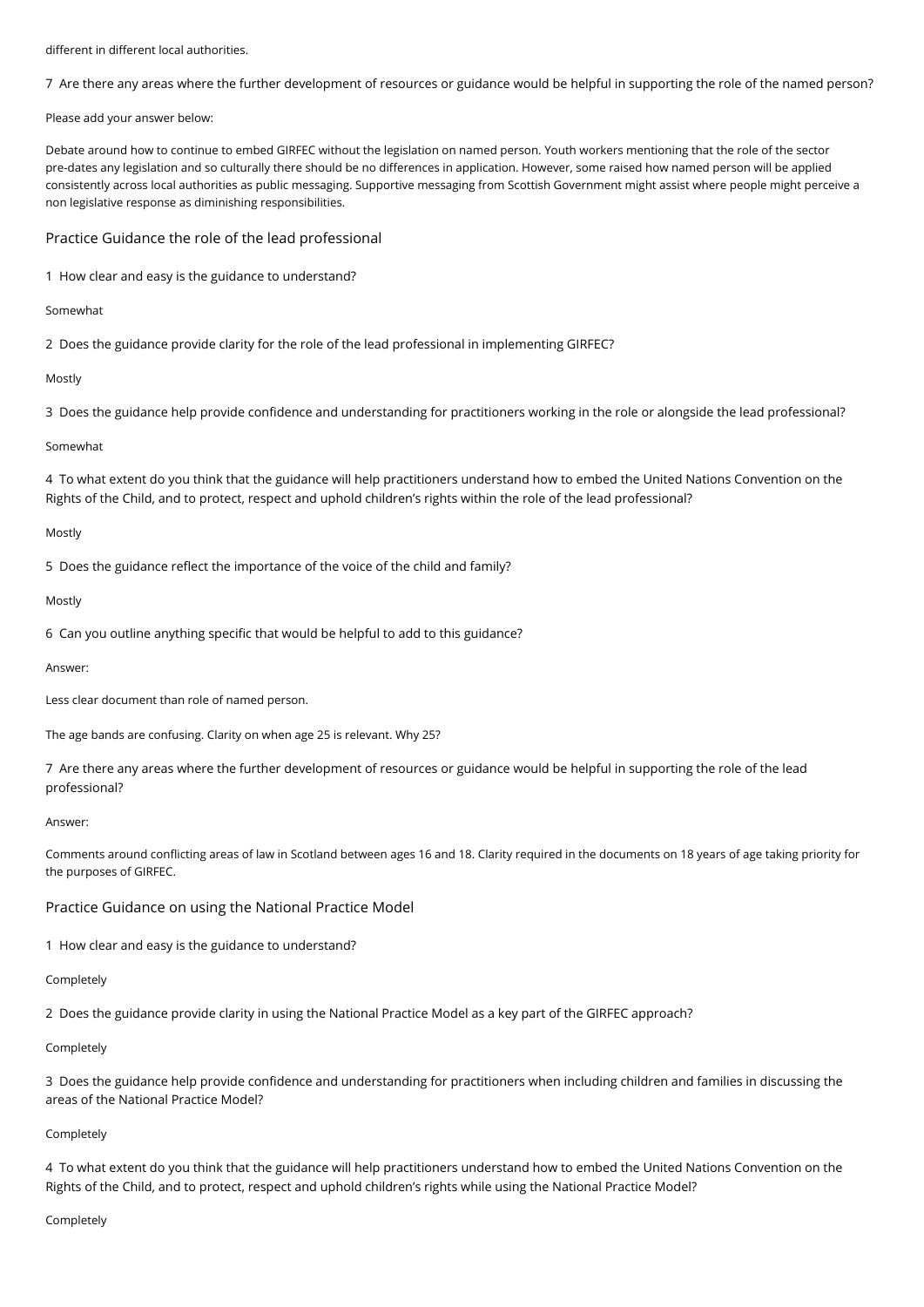5 Does the guidance reflect the importance of the voice of the child and family?

## Completely

6 Can you outline anything specific that would be helpful to add to this guidance?

Please add your answer below:

The five questions are accessible and clear.

7 Are there any where the further development of resources or guidance would be helpful in supporting the use of the National Practice Model?

Please add your answer below:

No.

Practice Guidance on Information Sharing

1 How clear and easy is the guidance to understand?

Somewhat

2 Does the guidance provide clarity on the practice of information sharing within GIRFEC?

## Mostly

3 Does the guidance provide practitioners with confidence and understanding in making decisions about sharing information?

### Somewhat

4 To what extent do you think that the guidance will help practitioners understand how to embed the United Nations Convention on the Rights of the Child, and to protect, respect and uphold children's rights within the practice of information sharing?

### Mostly

5 Does the guidance reflect the importance of the voice of the child and family?

### Completely

6 Can you outline anything specific that would be helpful to add to this guidance?

Please add your answer below:

The information sharing document includes a lot of back and forth about what can and cannot be shared. This document is thought to be too long and complex.

The document could bring about some anxiety about what the right thing is to do/share and that could result in defaulting to doing less not more. This could run contrary to the stated aims of GIRFEC.

7 Are there any areas where the further development of resources or guidance would be helpful in supporting information sharing?

Please add your answer below:

Advise further refinement/streamlining proposed resource.

### Information Sharing Charter

1 How clear and easy is the charter to understand?

Mostly

2 Is the language used child and family friendly?

Completely

3 Does it provide clarity for your role and responsibilities when informing children and families how their information will or will not be shared?

Mostly